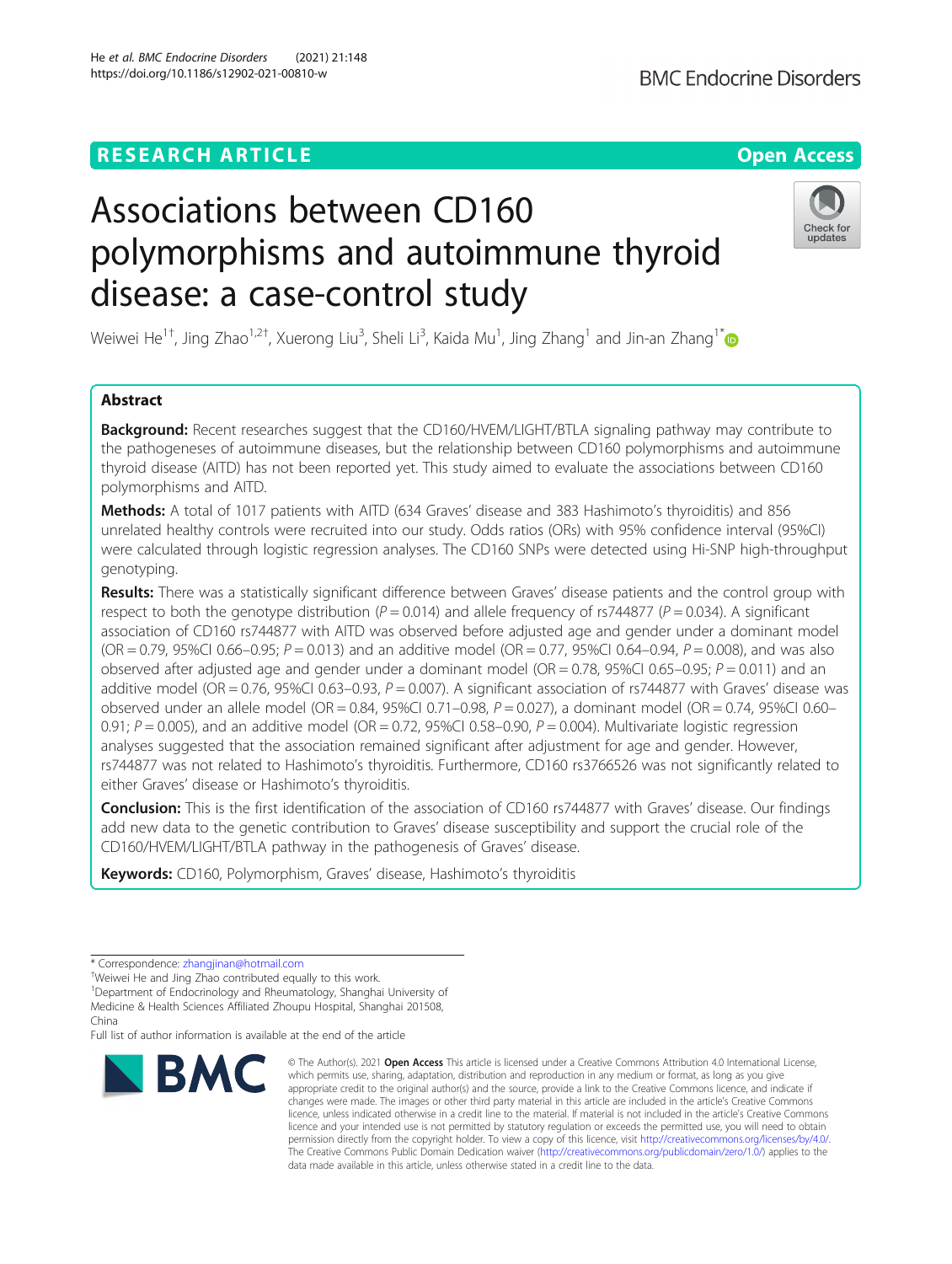## Background

Autoimmune thyroid diseases (AITDs) are endocrine autoimmune diseases with a prevalence of about 5% worldwide that varies with different racial populations and in areas with different amounts of iodine intake [[1](#page-7-0)– [4\]](#page-7-0). AITD occurs more frequently in women than in men, and the lifetime risk of Graves' disease (GD) is approximately 3% for women and 0.5% for men. Accounting for individuals with undiagnosed and euthyroid Hashimoto's thyroiditis (HT), the true prevalence of HT is estimated to be about 5–10% of the general population. AITDs encompass several types, including GD, HT, atrophic autoimmune thyroiditis, postpartum thyroiditis, and Graves' ophthalmopathy (GO) [\[5](#page-7-0)]. The prevalence of HT is the highest, followed by GD. Because GD and HT are the two main subtypes of AITDs and most published literature investigating the genetics of AITDs have focused on susceptibility genes of either GD or HT, we aimed to explore the susceptibility genes of GD and HT and to include only GD and HT patients in our research [[6,](#page-7-0) [7\]](#page-7-0). Though its pathogenesis has not yet been clarified, it has been well accepted that genetic and environmental factors both play crucial roles in the pathogenesis of AITD, of which genetic factors contribute up to 80% of the risk factors [\[8](#page-7-0)–[10](#page-7-0)]. Some studies have confirmed that there is a clear familial predisposition to AITD [\[11](#page-7-0)]. GD is characterized by a diffuse toxic goiter caused by thyroid-stimulating hormone (TSH) receptor antibodies (TRAb) and is the most common cause of hyperthyroidism [\[12](#page-7-0)]. TRAb binds to TSH receptors on thyroid follicle cells and stimulates the production of thyroid hormones. However, the clinical manifestations of HT are diametrically opposite, with hypothyroidism accompanied by an increase in thyroglobulin antibody (TGAb) and thyroid peroxidase antibody (TPOAb) [\[10\]](#page-7-0). HT, also known as chronic lymphocytic thyroiditis or autoimmune thyroiditis, is the most common type of AITD. It is also the most common organ-specific autoimmune disease and the most common cause of hypothyroidism. The pathological feature of HT is the local infiltration of lymphocytes, accompanied by elevated levels of TGAb and TPOAb. Environmental factors affecting the occurrence of HT mainly include high iodine intake, infection, stress, and radiation exposure [[7,](#page-7-0) [13](#page-7-0)]. There is evidence that many of the susceptibility genes are shared by various autoimmune diseases, such as CTLA4 and PTPN22, which indicate that autoimmune diseases have some similar genetic and molecular pathways [[14,](#page-7-0) [15\]](#page-7-0). Previous studies have reported that there are many susceptibility genes associated with AITD. Generally, most of those susceptibility genes can be classified into two types. One is thyroid-associated genes including TSHR and TG, and the other is immunity-related genes, such as FOXP3 [[16](#page-7-0)], HLA-DR genes [\[17](#page-7-0)], and CD40 [\[15](#page-7-0)]. Some other novel AITD genes have also been reported, such as VDR [[18](#page-7-0), [19](#page-7-0)] and FCRL3 [[20\]](#page-7-0).

Herpesvirus entry mediator (HVEM) is a receptor on immune cells, which is also known as tumor necrosis factor receptor superfamily member 14 (TNFRSF14) [[21\]](#page-7-0). CD160, B- and T-lymphocyte attenuating agents (BTLA), lymphotoxin-like (LIGHT), and lymphotoxinalpha (LTa) are ligands for HVEM [\[22](#page-8-0), [23](#page-8-0)]. The CD160/ HVEM/LIGHT/BTLA pathway is an essential signaling pathway in regulating immunity, which is involved in the pathogeneses of infection and autoimmunity [[24](#page-8-0)– [26\]](#page-8-0).. Some gene polymorphisms in the CD160/HVEM/ LIGHT/BTLA pathway have an obvious influence on their functions and are thus associated with host susceptibility to autoimmune diseases  $[27-31]$  $[27-31]$  $[27-31]$  $[27-31]$  $[27-31]$ . The inhibitory co-stimulator CD160, originally named BY55, is an immunoglobulin-like activator of the NK cell receptor and belongs to the glycosylphosphatidylinositol (GPI) fixed membrane protein family. The gene is located at 1q42.3 [[32](#page-8-0), [33](#page-8-0)]. There are also several single nucleotide polymorphisms (SNPs) in CD160. A study found that CD160 rs744877 was closely related to the susceptibility of rheumatoid arthritis (RA) and may be involved in the development of RA  $[34]$  $[34]$ . rs3766526 of CD160 was identified with data from the 1000 Genomes Project ([http://](http://phase3browser.1000genomes.org/index.html) [phase3browser.1000genomes.org/index.html](http://phase3browser.1000genomes.org/index.html)), and it met the selection criteria of MAF more than 0.10 and  $r^2$ more than 0.8 in the linkage disequilibrium analysis. Currently, there is no study on the relationship between CD160 genetic polymorphisms and AITD, and thus the role of CD160 genetic polymorphisms in the susceptibility to AITD remains unclear. Herein, we report a casecontrol involving a large sample to investigate the relationship between two CD160 SNPs (rs744877 and rs3766526) and AITD in a Chinese Han population.

## Methods

## Study subjects

The study group consisted of 1017 patients with AITD (634 GD and 383 HT) and 856 healthy controls. AITD patients were recruited from the Department of Endocrinology, Jinshan Hospital of Fudan University. Both GD and HT are well-characterized autoimmune thyroid disorders with a variety of clinical manifestations. The diagnostic hallmark of GD or HT is the presence of circulating autoantibodies. TGAb and TPOAb can be found in most HT patients. Some HT patients with serious thyroid damage caused by immune system activity and lymphocytic infiltration may have hypothyroidism symptoms, but hypothyroidism is usually absent in a large portion of HT patients and these patients are diagnosed with HT with euthyroidism in clinical practice. HT patients may present with various states of thyroid function, but most will eventually evolve into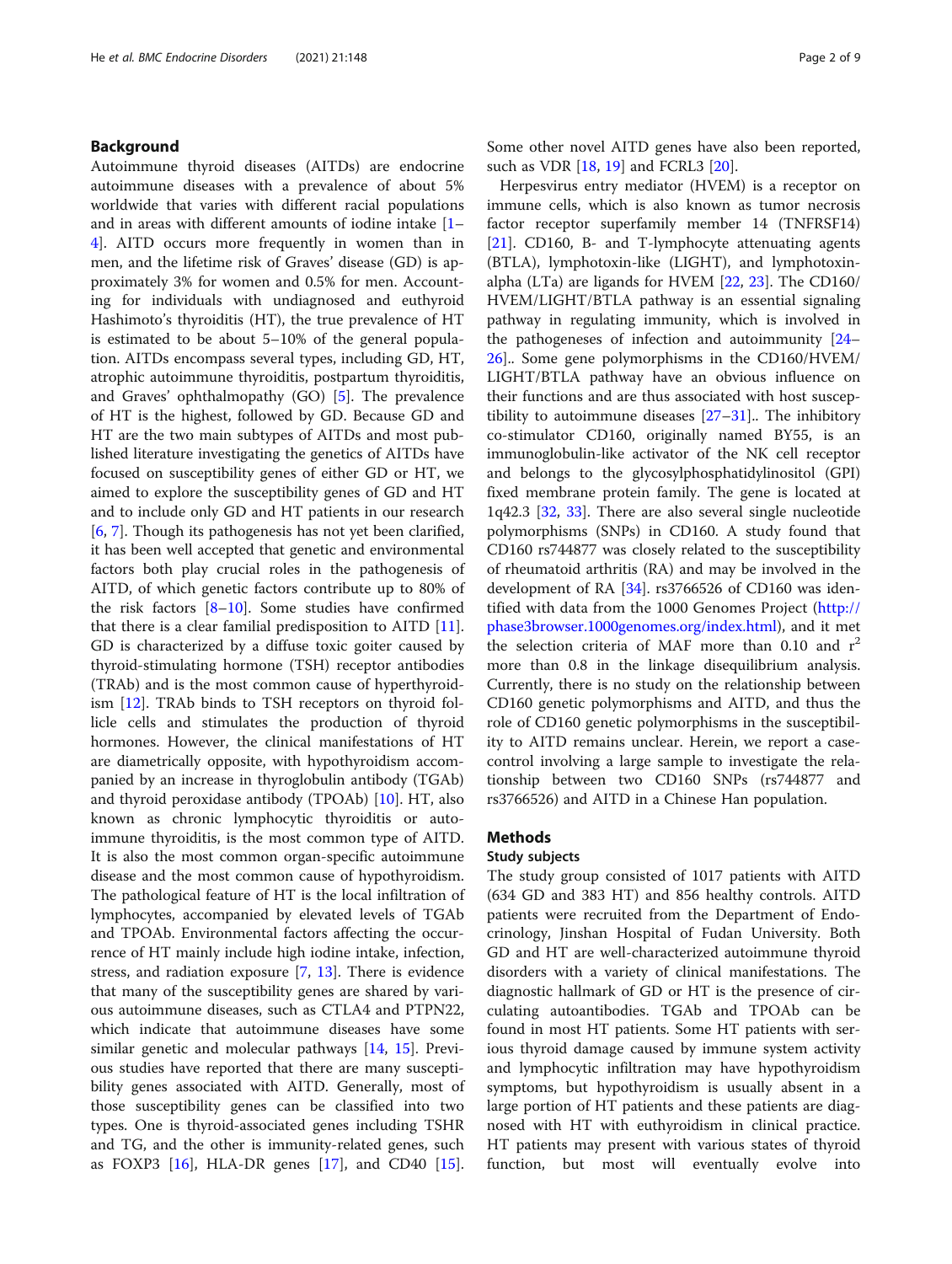hypothyroidism [[13\]](#page-7-0). Briefly, all AITD patients were diagnosed based on clinical manifestations and laboratory tests. GD patients were diagnosed by the presence of hyperthyroidism, a toxic diffuse goiter, and a positive test for TRAb. HT was mainly diagnosed by TGAb positivity or TPOAb positivity and diffuse hypoechogenicity on thyroid ultrasound, with or without hypothyroidism. AITD patients with other autoimmune diseases as well as genetic diseases were excluded. By asking about their disease history and family history, we excluded those individuals with other autoimmune or genetic diseases and included individuals with AITD alone. Healthy controls were matched by geographic region. Controls with the presence of thyroid disease or other autoimmune disorders and those with severe or chronic inflammatory diseases were excluded. The diagnosis of GO is confirmed by the presence of GD diagnosis and the associated ocular symptoms. This study was approved by the ethics committee of Jinshan Hospital, and written informed consent was obtained from all participants.

## Genotyping

2 ml of peripheral blood was obtained by venipuncture and collected in an EDTA tube. Extraction of genomic DNA from peripheral blood leukocytes using the standard procedure of the RelaxGene Blood DNA System (Tiangen Biotech, Beijing, China). Moreover, In addition, DNA sample concentrations and A260 / A280 ratios were measured using the Nano Drop 2000 spectrophotometer (Thermo Scientific Company, Waltham, MA, USA) [\[35](#page-8-0), [36\]](#page-8-0). The CD160 SNPs were genotyped using a high throughput-SNP (Hi-SNP) genotyping method with technical support from the Shanghai Biowing Applied Biotechnology company, which was based on threeround multiplex PCR coupled with next-generation sequencing. The details of the Hi-SNP genotyping method have been reported in previously published studies [[37](#page-8-0), [38\]](#page-8-0). Briefly, DNA was first amplified in a 10ul PCR reaction using the following PCR thermocycling conditions: 95 °C for 15 min (1 cycle); 94 °C for the 30s, 60 °C for 10 min and 72 °C for 30s (4 cycles); 94 °C for 30s, 60 °C for 1 min and 72 °C for 30s (20 cycles). PCR products in the first round were then amplified for the second PCR, and PCR products from the second round were further amplified under PCR thermocycling conditions used in previous studies [\[37](#page-8-0), [38\]](#page-8-0). The SNPs were directly identified by mapping targeted sequences to the SNP reference sequences (NCBI, dbSNP build 142) using BWA (v0.7.12) and samtools (v0.1.19). The forward and reverse primers in the amplification for rs744877 were 5′-GCTGACCT TCCAGCTCCTCTG-3′ and 5′-CTGGACCTCACTCA GCCTCAC-3, respectively. The forward and reverse primers in the amplification for rs3766526 were 5′-

## ATATACTCAATCTGGCCATCAGC-3′ and 5′-TTTT CAATGGGTAGGAGGTAAGAC-3′, respectively.

#### Statistical analysis

STATA was used for the statistical analysis. Hardy-Weinberg equilibrium (HWE) was evaluated using the χ2 test. A Chi-square test was used to compare allele and genotype frequencies between cases and controls. Through the dominant model, allelic model, homozygous model, recessive model, and additive model, the relationship between CD160 and AITD including GD and HT was analyzed. Multiple logistic regression analysis was also performed, and age and gender were used as confounding factors. P < 0.05 was considered significant. Before starting our research, we had done a power analysis to calculate the sample size with an online power and sample size calculation software ([http://www.](http://www.openepi.com/Menu/OE_Menu.htm) [openepi.com/Menu/OE\\_Menu.htm](http://www.openepi.com/Menu/OE_Menu.htm)). We calculated the power for rs3766526 because the rs3766526 MAF of Chinese in 1000 Genomes Project was lower than that of rs744877 (18.5% vs 30.3%) and a larger sample size was needed to find a statistically significant association. When the expected OR defined as 1.35, a sufficient power of over 80% required a combined set of 530 cases and 530 controls. Moreover, 1017 AITD cases and 856 controls in our study had a power of 99.6% in discovering a significant difference between AITD cases and controls. Six hundred thirty-four GD cases and 856 controls had a power of 98.7% in finding an obvious difference between GD cases and controls. six hundred thirty-four HT cases and 856 controls had a power of 94.8% in finding an obvious difference between HT cases and controls. Therefore, the sample size in our study was suitably powered.

## Results

#### Subject features

The baseline data for this study is shown in Table [1](#page-3-0). There were 634, 383, and 856 individuals in the GD, HT, and control groups, respectively. In the GD group, 446 (70.35%) individuals were females and 188 (29.65%) were males. Among them, 135 (21.29%) individuals had a positive family history of AITD and 100 (15.77%) had ophthalmopathy. There were 171 (26.97%) patients with an I degree goiter, 293 (46.21%) patients with a II degree goiter, and 43 (6.79%) patients with a III degree goiter. In the HT group, 328 (85.64%) individuals were females and 55 (14.36%) were males. 61 (15.93%) individuals in the HT group had a positive family history of AITD. Similarly, there were 92 (24.02%) patients with an I degree goiter, 128 (33.42%) patients with a II degree goiter, and 8 (2.09%) patients with a III degree goiter in the HT group. The average age in the GD group and HT group was  $41.57 \pm 14.47$  years and  $41.59 \pm 14.43$  years,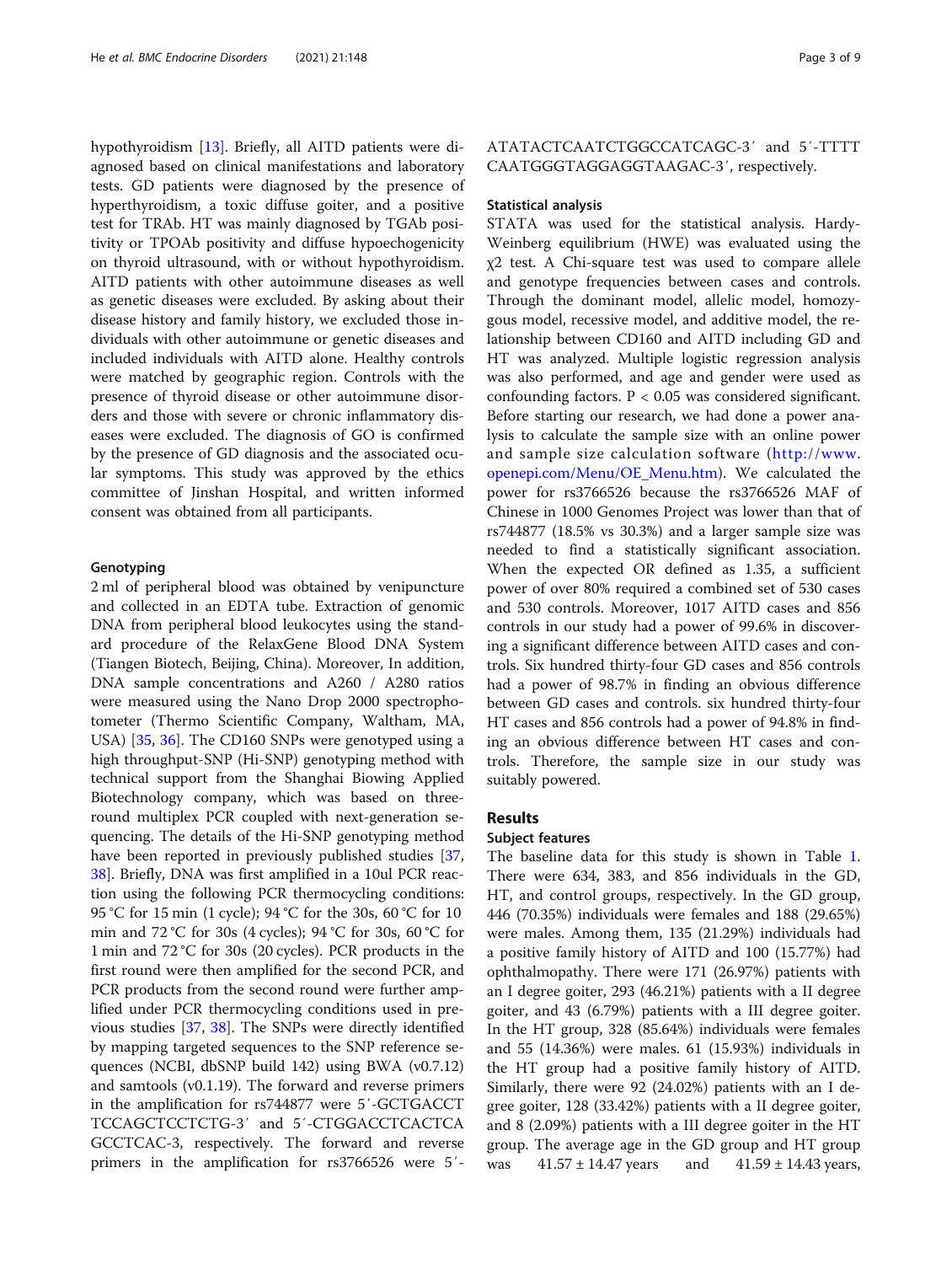<span id="page-3-0"></span>

|  |                |  | Table 1 Baseline clinical and demographics features of the |  |
|--|----------------|--|------------------------------------------------------------|--|
|  | study patients |  |                                                            |  |

| <b>Items</b>          | GD                | НT              | <b>Controls</b>  |
|-----------------------|-------------------|-----------------|------------------|
| Number                | 634               | 383             | 856              |
| Gender                |                   |                 |                  |
| Male                  | 188 (29.65%)      | 55 (14.36%)     | 357 (41.71%)     |
| Female                | 446 (70.35%)      | 328 (85.64%)    | 499 (58.29%)     |
| Age (years)           | $41.57 \pm 14.47$ | $41.59 + 14.43$ | $39.30 \pm 9.71$ |
| Goiter                |                   |                 |                  |
| No goiter             | 127 (20.03%)      | 155 (40.47%)    |                  |
| Degree I              | 171 (26.97%)      | 92 (24.02%)     |                  |
| Degree II             | 293 (46.21%)      | 128 (33.42%)    |                  |
| Degree III            | 43 (6.79%)        | 8 (2.09%)       |                  |
| <b>Family history</b> |                   |                 |                  |
| $(+)$                 | 135 (21.29%)      | 61 (15.93%)     |                  |
| $(-)$                 | 499 (78.71%)      | 322 (84.07%)    |                  |
| Ophthalmopathy        |                   |                 |                  |
| $(+)$                 | 100 (15.77%)      | 3(0.78%)        |                  |
| $(-)$                 | 534 (84.23%)      | 380 (99.22%)    |                  |

GD Graves' disease, HT Hashimoto's thyroiditis

respectively. Among the 856 healthy controls, 499 (58.29%) individuals were females and 357 (41.71%) were males. Age and gender were different between patient and control groups  $(P < 0.05)$ . No deviation from the HWE was observed for both rs744877 and rs3766526 in the controls  $(P > 0.05)$ .

## Association between rs744877 and AITD

The genotyping results of all patients and controls are shown in Table 2. In AITD subjects, the genotype frequencies of AA, AC, and CC in rs744877 polymorphism were 47.89, 41.79, and 10.32%, respectively, whereas those in the control group were 42.17, 47.66, and 10.17%, respectively (Table 2). In GD subjects, the genotype frequencies of AA, AC, and CC in the rs744877 polymorphism were 49.53, 40.54, and 9.93%, respectively. In HT subjects, the genotype frequencies of AA, AC, and CC in the rs744877 locus were 45.17, 43.86, and 10.97%, respectively. Our result showed that there was a statistically significant difference between AITD patients and the control group with respect to the genotype distribution of rs744877 ( $P = 0.031$ ). Obvious differences for both the genotype distribution  $(P = 0.014)$ and allele frequencies of  $rs744877$   $(P = 0.034)$  were observed between GD patients and controls. However, there was no difference between HT patients and the control group with respect to both the genotype distribution  $(P = 0.464)$  and allele frequencies of rs744877  $(P = 0.593)$ .

For rs744877, the allele model was for C vs A, the dominant model was for CC/AC vs AA, the recessive model was for CC vs AA/AC, the homozygous model was for CC vs AA, and the additive model was for AC vs AA. As shown in Table [3](#page-4-0), a significant association of CD160 rs744877 with AITD was observed under both the dominant model (OR = 0.79, 95%CI 0.66–0.95,  $P =$ 0.013) and additive model (OR = 0.77, 95%CI 0.64–0.94;  $P = 0.008$ ). Multivariate logistic regression analysis suggested that the association remained significant after adjusting for age and gender (Table [3](#page-4-0)).

As shown in Table [4,](#page-4-0) a significant association of CD160 rs744877 with GD was observed under the allele model (OR = 0.84, 95%CI 0.71-0.98,  $P = 0.027$ ), dominant model (OR = 0.74, 95%CI 0.60–0.91;  $P = 0.005$ ), and additive model (OR = 0.72, 95%CI 0.58-0.90,  $P = 0.004$ ), Multivariate logistic regression analyses suggested that

**Table 2** Allele frequencies and genotype distribution of CD160 polymorphisms in AITD patients and controls

| Gene/SNP     | Controls      | <b>AITD</b>   | P value          | GD            | P-Value        | HT.          | P value        |
|--------------|---------------|---------------|------------------|---------------|----------------|--------------|----------------|
| <b>CD160</b> | n (%)         | n (%)         | AITD vs. Control | n (%)         | GD vs. Control | n (%)        | HT vs. Control |
| rs744877     |               |               |                  |               |                |              |                |
| A            | 1130 (66%)    | 1399 (68.78%) | 0.071            | 885 (69.69%)  | 0.034          | 514 (67.10%) | 0.593          |
| C            | 582 (34%)     | 635 (31.22%)  |                  | 385 (30.31%)  |                | 252 (32.90%) |                |
| AA           | 361 (42.17%)  | 487 (47.89%)  | 0.031            | 314 (49.53%)  | 0.014          | 173 (45.17%) | 0.464          |
| AC           | 408 (47.66%)  | 425 (41.79%)  |                  | 257 (40.54%)  |                | 168 (43.86%) |                |
| CC           | 87 (10.17%)   | 105 (10.32%)  |                  | 63 (9.93%)    |                | 42 (10.97%)  |                |
| rs3766526    |               |               |                  |               |                |              |                |
| G            | 1406 (82.13%) | 1636 (80.43%) | 0.186            | 1013 (79.89%) | 0.123          | 623 (81.33%) | 0.635          |
| A            | 306 (17.87%)  | 398 (19.57%)  |                  | 255 (20.11%)  |                | 143 (18.67%) |                |
| GG           | 574 (67.06%)  | 659 (64.80%)  | 0.319            | 407 (64.20%)  | 0.187          | 252 (65.80%) | 0.888          |
| GA           | 258 (30.14%)  | 318 (31.27%)  |                  | 199 (31.39%)  |                | 119 (31.07%) |                |
| AA           | 24 (2.80%)    | 40 (3.93%)    |                  | 28 (4.41%)    |                | 12 (3.13%)   |                |

AITD autoimmune diseases, GD Graves' disease, HT Hashimoto's thyroiditis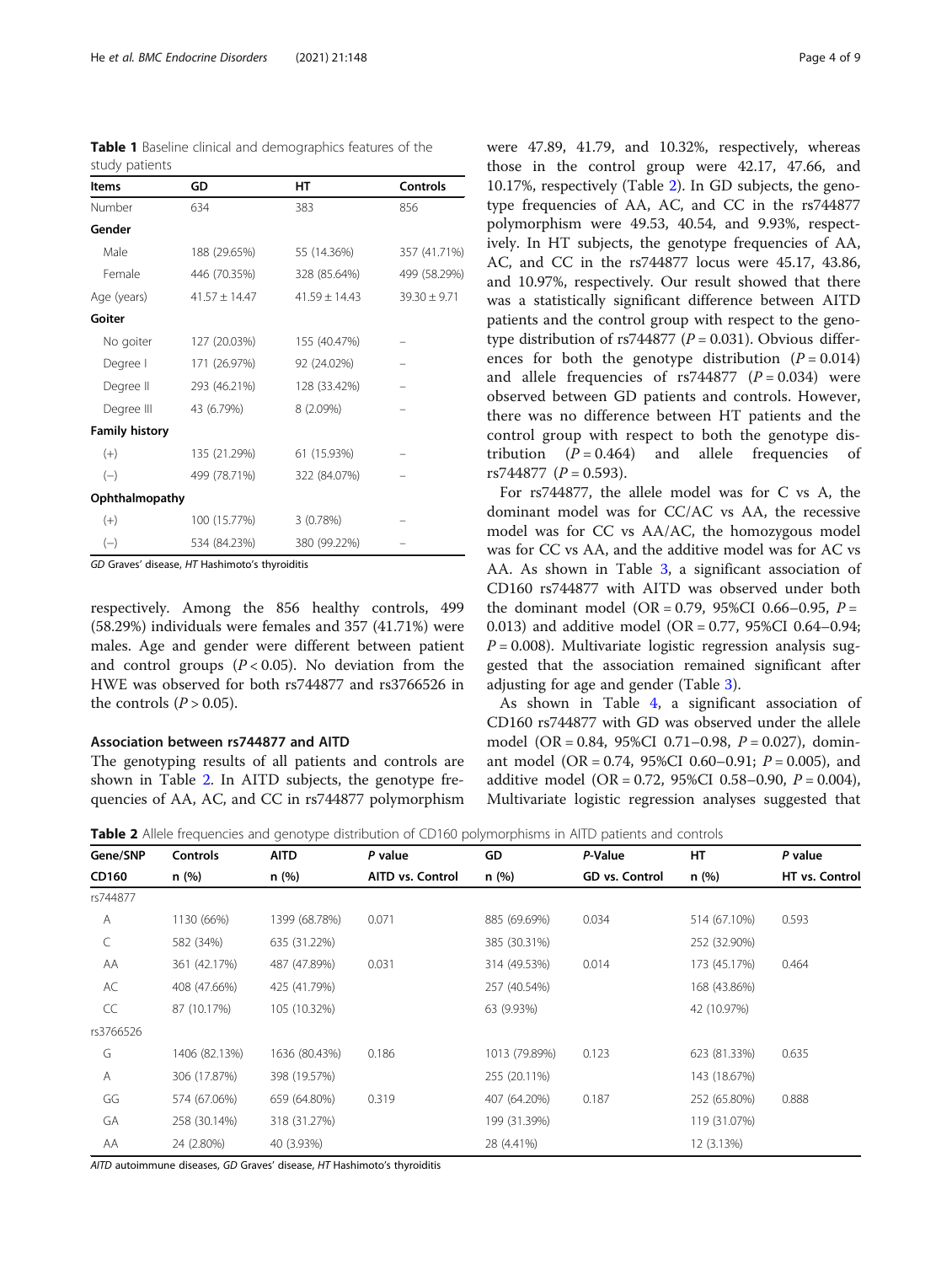<span id="page-4-0"></span>Table 3 Associations of two polymorphisms in the CD160 gene with AITD before and after adjusting for confounders

| <b>Comparison models</b> | Unadjusted estimates |          | Adjusted estimates <sup>a</sup> |          |  |
|--------------------------|----------------------|----------|---------------------------------|----------|--|
|                          | OR (95%CI)           | P values | OR (95%CI)                      | P values |  |
| rs744877                 |                      |          |                                 |          |  |
| Allele Model             | $0.88(0.77 - 1.01)$  | 0.069    | $0.88(0.76 - 1.01)$             | 0.066    |  |
| Dominant Model           | $0.79(0.66 - 0.95)$  | 0.013    | $0.78(0.65 - 0.95)$             | 0.011    |  |
| Recessive model          | $1.02(0.75 - 1.37)$  | 0.909    | $1.03(0.76 - 1.40)$             | 0.864    |  |
| Homozygous model         | $0.89(0.65 - 1.23)$  | 0.489    | $0.90(0.65 - 1.24)$             | 0.528    |  |
| Additive model           | $0.77(0.64 - 0.94)$  | 0.008    | $0.76(0.63 - 0.93)$             | 0.007    |  |
| rs3766526                |                      |          |                                 |          |  |
| Allele Model             | $1.12(0.95 - 1.32)$  | 0.185    | $1.12(0.94 - 1.32)$             | 0.197    |  |
| Dominant Model           | $1.11(0.91 - 1.34)$  | 0.305    | $1.10(0.90 - 1.34)$             | 0.354    |  |
| Recessive model          | $1.42(0.85 - 2.37)$  | 0.182    | 1.49 (0.88-2.52)                | 0.138    |  |
| Homozygous model         | $1.45(0.86 - 2.44)$  | 0.159    | $1.51(0.89 - 2.57)$             | 0.126    |  |
| Additive model           | $1.07(0.88 - 1.31)$  | 0.484    | $1.06(0.86 - 1.30)$             | 0.579    |  |

AITD autoimmune diseases, OR Odds ratio, 95%CI 95% confidence interval; <sup>a</sup> Age and gender were adjusted in the multivariate logistic regression analyses)

the association was significant after adjusting for age and gender (Table 4).

As shown in Table [5,](#page-5-0) no significant association of CD160 rs744877 with HT was observed under all models (Table  $5, P > 0.05$  $5, P > 0.05$ ). Besides, no association of rs744877 with HT was observed after adjustment for age and gender (Table [5](#page-5-0)).

Subgroup analysis of patients with GD ophthalmopathy showed a significant difference in the genotype distribution of rs744877 between patients without ophthalmopathy and controls  $(P = 0.018;$  Supplementary Table [1\)](#page-7-0). Subgroup analysis by gender revealed that rs744877 was significantly associated with GD in women, but minimally associated with GD in men, in terms of genotype distribution  $(P < 0.001)$  and allele frequency  $(P = 0.004)$  (Supplementary Tables [2](#page-7-0) and [3\)](#page-7-0). The results of subgroup analyses stratified by family history and degree of goiter are presented in the accompanying tables (Supplementary Tables [4](#page-7-0), [5](#page-7-0), [6](#page-7-0) and [7\)](#page-7-0).

## Association between rs3766526 and AITD

As shown in Table [2,](#page-3-0) there was no difference between the patient group and the control group with respect to both the genotype distribution  $(P = 0.319)$  and allele frequency of CD160 rs3766526 ( $P = 0.186$ ). No difference for both the genotype distribution  $(P = 0.187)$  and allele frequencies of rs3766526 ( $P = 0.123$ ) was observed between GD patients and controls. There was no significant finding between HT cases and controls in both the genotype distribution ( $P = 0.888$ ) and allele frequencies of rs3766526 ( $P = 0.635$ ).

|  |  |  | <b>Table 4</b> Associations of two polymorphism models in the CD160 gene with GD before and after adjusting for confounders |
|--|--|--|-----------------------------------------------------------------------------------------------------------------------------|
|--|--|--|-----------------------------------------------------------------------------------------------------------------------------|

| <b>Comparison models</b> | Unadjusted estimates |          | Adjusted estimates <sup>a</sup> |          |  |
|--------------------------|----------------------|----------|---------------------------------|----------|--|
|                          | OR (95%CI)           | P values | OR (95%CI)                      | P values |  |
| rs744877                 |                      |          |                                 |          |  |
| Allele Model             | $0.84(0.71 - 0.98)$  | 0.027    | $0.84(0.71 - 0.98)$             | 0.030    |  |
| Dominant Model           | $0.74(0.60 - 0.91)$  | 0.005    | $0.74(0.60 - 0.92)$             | 0.005    |  |
| Recessive model          | $0.98(0.69 - 1.37)$  | 0.886    | $0.98(0.70 - 1.39)$             | 0.923    |  |
| Homozygous model         | $0.83(0.58 - 1.19)$  | 0.315    | $0.84(0.58 - 1.20)$             | 0.339    |  |
| Additive model           | $0.72(0.58 - 0.90)$  | 0.004    | $0.72(0.58 - 0.90)$             | 0.004    |  |
| rs3766526                |                      |          |                                 |          |  |
| Allele Model             | $1.16(0.96 - 1.39)$  | 0.122    | $1.14(0.95 - 1.38)$             | 0.160    |  |
| Dominant Model           | $1.14(0.91 - 1.41)$  | 0.250    | $1.12(0.90 - 1.40)$             | 0.295    |  |
| Recessive model          | $1.60(0.92 - 2.79)$  | 0.096    | $1.54(0.88 - 2.70)$             | 0.130    |  |
| Homozygous model         | $1.65(0.94 - 2.88)$  | 0.081    | $1.57(0.89 - 2.77)$             | 0.116    |  |
| Additive model           | $1.09(0.87 - 1.36)$  | 0.462    | $1.08(0.86 - 1.36)$             | 0.502    |  |

GD Graves' disease, OR Odds ratio, 95%CI 95% confidence interval; <sup>a</sup> Age and gender were adjusted in the multivariate logistic regression analyses)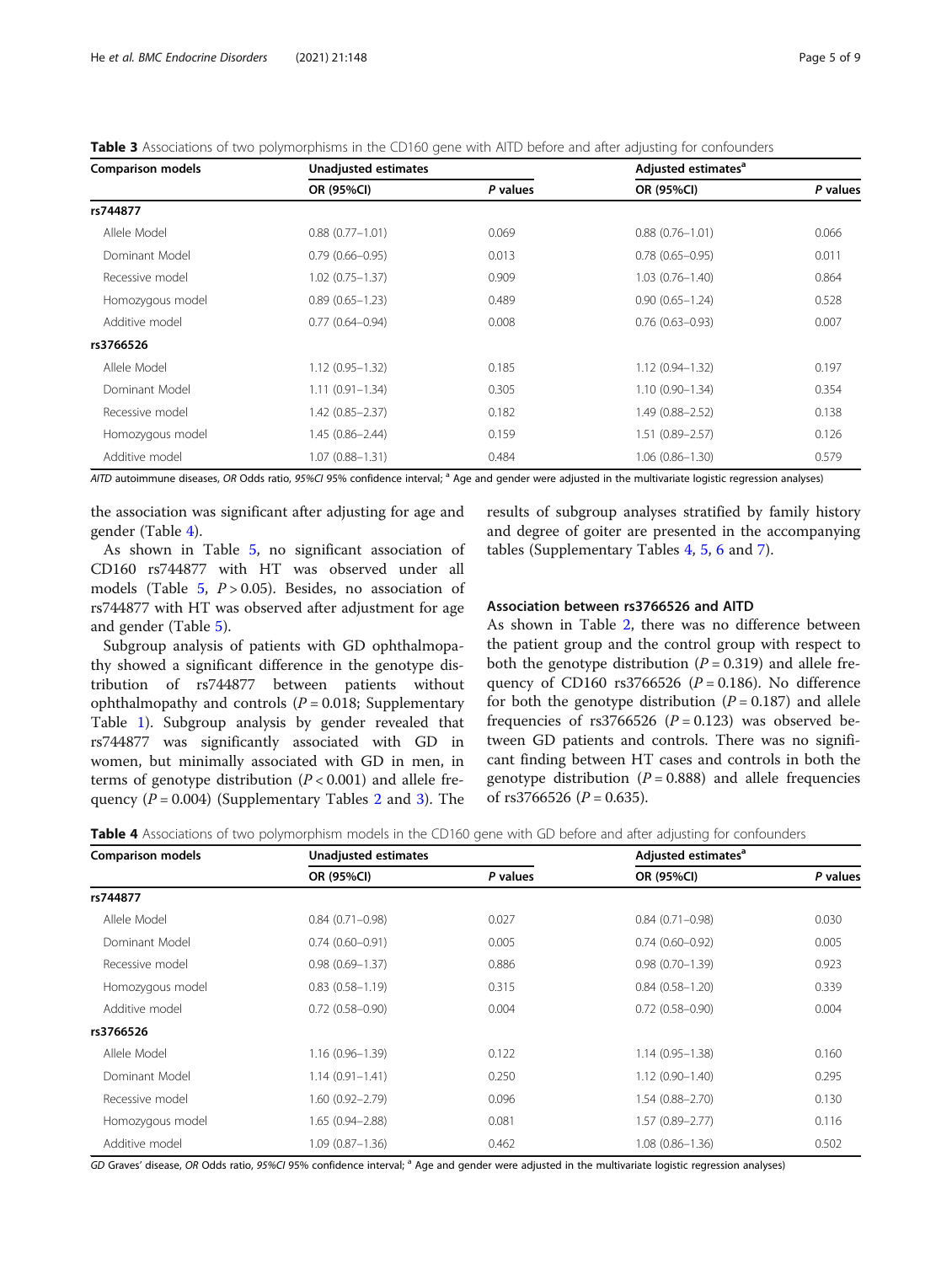<span id="page-5-0"></span>

| <b>Comparison models</b> | Unadjusted estimates |          | Adjusted estimates <sup>a</sup> |          |
|--------------------------|----------------------|----------|---------------------------------|----------|
|                          | OR (95%CI)           | P values | OR (95%CI)                      | P values |
| rs744877                 |                      |          |                                 |          |
| Allele Model             | $0.95(0.79 - 1.14)$  | 0.585    | $0.95(0.79 - 1.16)$             | 0.632    |
| Dominant Model           | $1.06(0.82 - 1.37)$  | 0.664    | $1.07(0.82 - 1.40)$             | 0.615    |
| Recessive model          | $1.09(0.74 - 1.61)$  | 0.669    | $1.11(0.73 - 1.67)$             | 0.629    |
| Homozygous model         | $1.01(0.67 - 1.52)$  | 0.972    | $1.04(0.68 - 1.60)$             | 0.860    |
| Additive model           | $0.86(0.67 - 1.11)$  | 0.244    | $0.86(0.66 - 1.12)$             | 0.262    |
| rs3766526                |                      |          |                                 |          |
| Allele Model             | $1.06(0.85 - 1.32)$  | 0.631    | $1.09(0.86 - 1.39)$             | 0.457    |
| Dominant Model           | $0.89(0.69 - 1.13)$  | 0.325    | $0.89(0.69 - 1.14)$             | 0.354    |
| Recessive model          | $1.12(0.55 - 2.27)$  | 0.750    | 1.46 (0.69-3.09)                | 0.322    |
| Homozygous model         | $1.14(0.56 - 2.31)$  | 0.719    | $1.45(0.69 - 3.08)$             | 0.328    |
| Additive model           | $1.05(0.81 - 1.37)$  | 0.713    | $1.04(0.79 - 1.37)$             | 0.785    |

HT Hashimoto's thyroiditis, OR Odds ratio, 95%CI 95% confidence interval; <sup>a</sup> Age and gender were adjusted in the multivariate logistic regression analyses

For rs3766526, the allele model was for A vs G, the dominant model was for AA/GA vs GG, the recessive model was for AA vs GG/GA, the homozygous model was for AA vs GG, and the additive model was for GA vs GG. As shown in Table [3](#page-4-0), no significant association of CD160 rs3766526 with AITD was observed under all comparison models (Table  $3, P > 0.05$  $3, P > 0.05$ ). Multivariate logistic regression analyses suggested that the association was not yet significant after adjustment for age and gender (Table [3\)](#page-4-0). CD160 rs3766526 was also not related to either GD or HT under all comparison models (Tables [4](#page-4-0) and  $5, P > 0.05$ ).

Although neither genotype distribution nor allele frequency of rs3766526 differed between GD patients and controls (Table [2\)](#page-3-0), it is noteworthy that the allele frequency of rs3766526 differed significantly between GO patients and controls ( $P = 0.039$ ; Supplementary Table [1](#page-7-0)). Subgroup analysis by sex revealed that rs3766526 was not associated with GD and HT in females, but was significantly associated with HT in males, both in terms of genotype distribution ( $P < 0.001$ ) and allele frequency ( $P =$ 0.015) (Supplementary Table [3\)](#page-7-0), suggesting that rs3766526 may be associated with the onset of HT. CD160 rs3766526 is a variant in 3′-UTR which often contains regulatory regions for post-transcriptional modification. Therefore, rs3766526 may have an impact on the expression of CD160 by influencing post-transcriptional modification, and thus a change in the function of the CD160/HVEM/LIGHT/BTLA pathway. Outcomes of the subgroup analyses stratified by family history and goiter degree for rs3766526 are shown in the supplementary tables (Supplementary Tables [4](#page-7-0), [5,](#page-7-0) [6](#page-7-0) and [7](#page-7-0)).

## **Discussion**

In this study, we explored two SNPs in CD160 and found an obvious relationship between CD160 rs744877

and GD. This correlation was also confirmed through multivariate logistic regression analysis. However, our study did not find any correlation between rs744877 and HT. To our knowledge, it is the first study on the linkage of CD160 polymorphisms to AITD.

The CD160/HVEM/LIGHT/BTLA pathway is an essential signaling pathway in regulating immunity, which is involved in the pathogeneses of infection and autoimmunity [\[22](#page-8-0), [23](#page-8-0), [39\]](#page-8-0). CD160, BTLA, LIGHT, and LTa all are ligands for HVEM, but they exert different regulatory roles [[22](#page-8-0), [23](#page-8-0)]. The binding of LIGHT or LTa to HVEM stimulates costimulatory signals, but the binding of BTLA or CD160 to HVEM initiates co-suppression signals, and thus the CD160/HVEM/LIGHT/BTLA costimulatory/ co-suppression pathway is a bidirectional switch that adjusts T cell activation and takes an important part in regulating immune responses [[24](#page-8-0), [40](#page-8-0), [41](#page-8-0)]. Although the binding of LIGHT or LTa to HVEM promotes T cell activation, HVEM predominantly shows negative regulatory effects mediated by BTLA and CD160 [\[22](#page-8-0), [39\]](#page-8-0). The cysteine concentration 1 (CRD1) region in HVEM molecule is responsible for the combination of CD160 and BTLA, and the deletion of HVEM CRD1 region could block the combination of CD160/ BTLA and HVEM and eliminate the inhibitory effect. Thus, HVEM can be transformed into a dominant costimulator and enhance the immune response, even causing graft rejection [[42](#page-8-0)]. Some observational studies have revealed that these genes are aberrantly expressed in patients with autoimmune diseases [[43](#page-8-0)–[45](#page-8-0)]. In addition, animals with knock-out of those members in the CD160/HVEM/LIGHT/BTLA signaling pathway could change the development or progression of autoimmune diseases, such as colitis and atopic dermatitis [[46,](#page-8-0) [47\]](#page-8-0).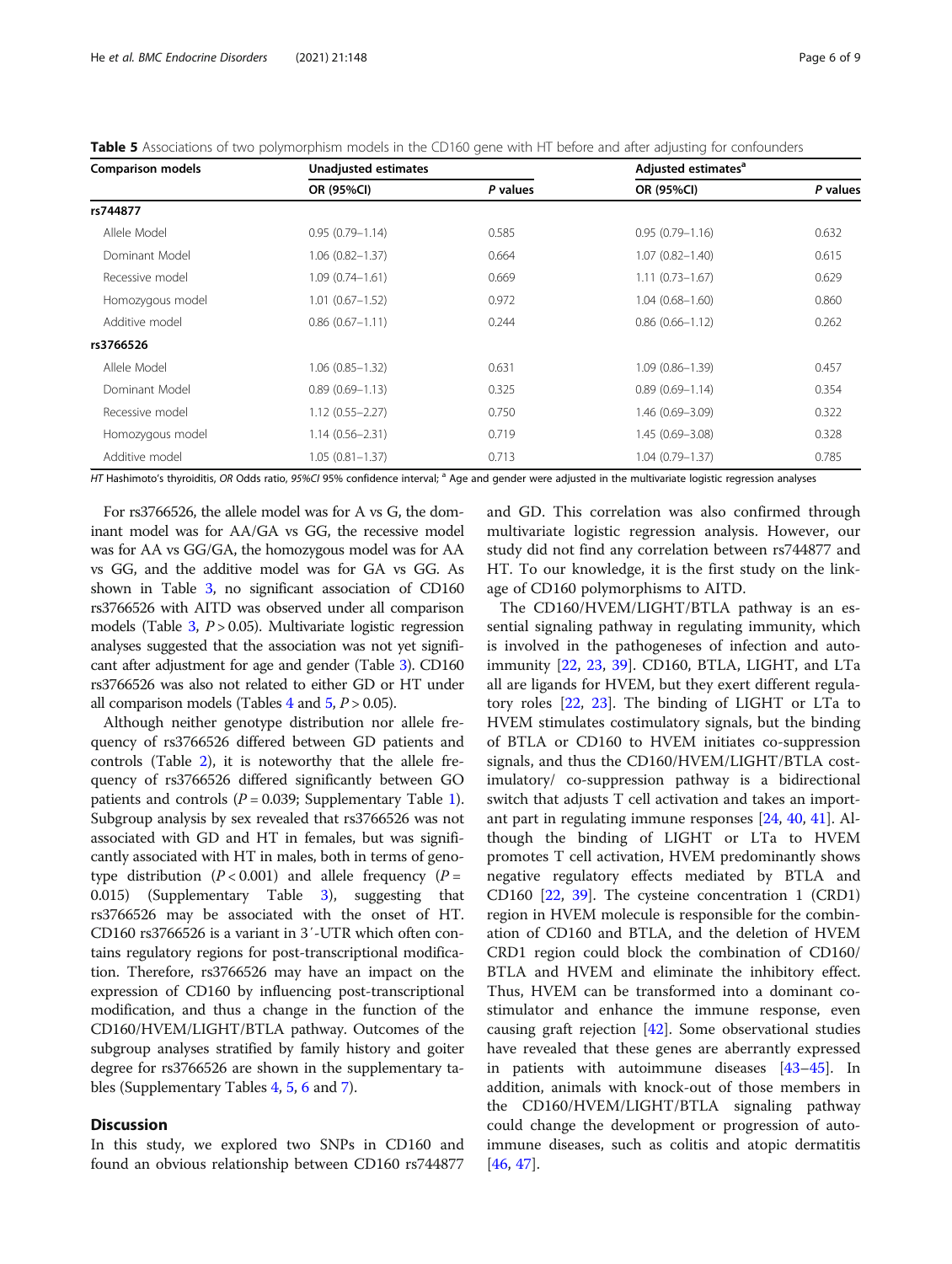Recent genetic studies have identified an association of CD160/HVEM/LIGHT/BTLA pathway-related genes with autoimmune diseases [[48\]](#page-8-0). HVEM (TNFRSF14) rs6684865 was related to primary sclerosing cholangitis (PSC), RA, and multiple sclerosis (MS) [[30,](#page-8-0) [48](#page-8-0), [49](#page-8-0)]. The findings from our study prove that CD160 rs744877 is related to GD, which adds new evidence for the roles of the CD160/HVEM/LIGHT/BTLA pathway in autoimmune diseases. CD160 is an essential member of the CD160/HVEM/LIGHT/BTLA pathway, and its role in immunity has been widely recognized [[50\]](#page-8-0). CD160 is highly expressed in the spleen, small intestine, and peripheral blood, but is lowly expressed in the brain, liver, heart, thymus, and other tissues [\[25,](#page-8-0) [32,](#page-8-0) [33](#page-8-0)]. In the immune system, CD160 is a costimulatory receptor molecule and is expressed on multiple immune cells, including intestinal intraepithelial T lymphocytes, CD56dimCD16+ NK lymphocytes, and a minor subset of  $CD4+$  T cells and  $CD8+$  T cells  $[51]$  $[51]$ . In the pathogeneses of GD, antigen-presenting cells (APC), T cells, and B cells are all involved, and the dysfunction of one type of immune cells can further lead to aberrant function of other immune cells [[10](#page-7-0)]. CD160 primarily functioning as a costimulatory receptor molecule. CD160 is an essential member of the CD160/HVEM/LIGHT/ BTLA pathway, and its role in immunity has been widely recognized. Therefore, CD160 plays an important role in the maintenance of immune tolerance and the prevention of autoimmune diseases. More importantly, one of our recent study suggested that CD160 was differentially expressed on the surface of CD8<sup>+</sup> T cells between GD patients and healthy controls  $(P = 0.002)$ , which suggested that CD160 dysfunction was involved in the pathogenesis of GD [\[52](#page-8-0)]. CD160 SNP may lead to impairment of its immunomodulatory function by affecting its expression or function. Therefore, aberrant expression or function of CD160 can first result in the dysfunction of T cells, which may further cause the activation of antibody-producing B lymphocytes and lead to the development of GD. CD160 has a higher affinity for HVEM and can inhibit CD4<sup>+</sup> T cell proliferation and cytokine secretion after cross-linking [[51\]](#page-8-0). Therefore, CD160 plays an important role in the maintenance of immune tolerance and the prevention of autoimmune diseases [\[25,](#page-8-0) [53\]](#page-8-0).

Though our study indicated CD160 rs744877 locus is a susceptible factor for GD, the molecular mechanisms underlying the roles of CD160 rs744877 in autoimmune diseases are still unclear. CD160 rs744877 is an intronic SNP and is unable to act by changing the composition of amino acids or the protein structure of CD160. One possibility is that CD160 rs744877 takes part in disease development by impacting its expression or posttranslational modification. CD160 polymorphisms may not be related to HT due to the different molecular mechanisms between GD and HT. Though both GD and HT are similar autoimmune diseases occurring in the same organ, they still may have some distinct molecular mechanisms [\[8](#page-7-0), [54](#page-8-0)]. Previous studies also suggested several genes are differently associated with GD and HT, such as BTG1 and TSHR. Therefore, the associations of CD160 polymorphisms with GD and HT may be different, as CD160 may exert different roles in the pathogeneses of GD and HT. Another explanation was the limited number of HT patients in our study, which may cause low statistical power to detect a statistically significant relationship. Finally, subgroup analyses by gender found that rs3766526 was not associated with GD and HT in females, but it was significantly associated with HT in males for both the genotype distribution  $(P < 0.001)$  and allele frequencies  $(P = 0.015)$  (Supplementary Table [3](#page-7-0)), which suggested that the genderspecific association of rs3766526 with HT was possible. However, the finding above may be biased by the limited sample size in the subgroup analyses by gender, and studies with larger sample sizes are recommended to provide a more precise evaluation of the gender-specific association of rs3766526 with HT. Similar to other published gene-association studies, our study did not perform a replication study, which was due to the limited number of AITD DNA samples in our clinical biobank of AITD. To ensure the reliability of the findings in our study, we attempted to collect more AITD samples, and the sample size in our study is relatively large compared with other published case-control studies on the susceptibility genes of AITD. Moreover, the sample size calculation also suggested that the sample size in our study was large enough to assess associations adequately. Our study focused on the relationship between AITD and controls, and from this perspective the number of patients was sufficient to assess the relationship between CD160 SNPs and AITD. However, when subgroup analysis was done, there were fewer HT patients, which may lead to low statistical power in assessing the relationship between CD160 SNPs and HT. Nevertheless, the findings in our study still need to be validated in future studies, especially for those from other countries or populations.

## Conclusion

In conclusion, this is the first demonstration of the association of CD160 rs744877 with GD and supports the critical role of the CD160 / HVEM / LIGHT / BTLA pathway in the pathogenesis of GD.

#### Abbreviations

AITDs: Autoimmune thyroid diseases; GD: Graves' disease; HT: Hashimoto's thyroiditis; GO: Graves' ophthalmopathy; TSH: Thyroid-stimulating hormone receptor antibodies (TRAb); TRAb: Thyroid-stimulating hormone receptor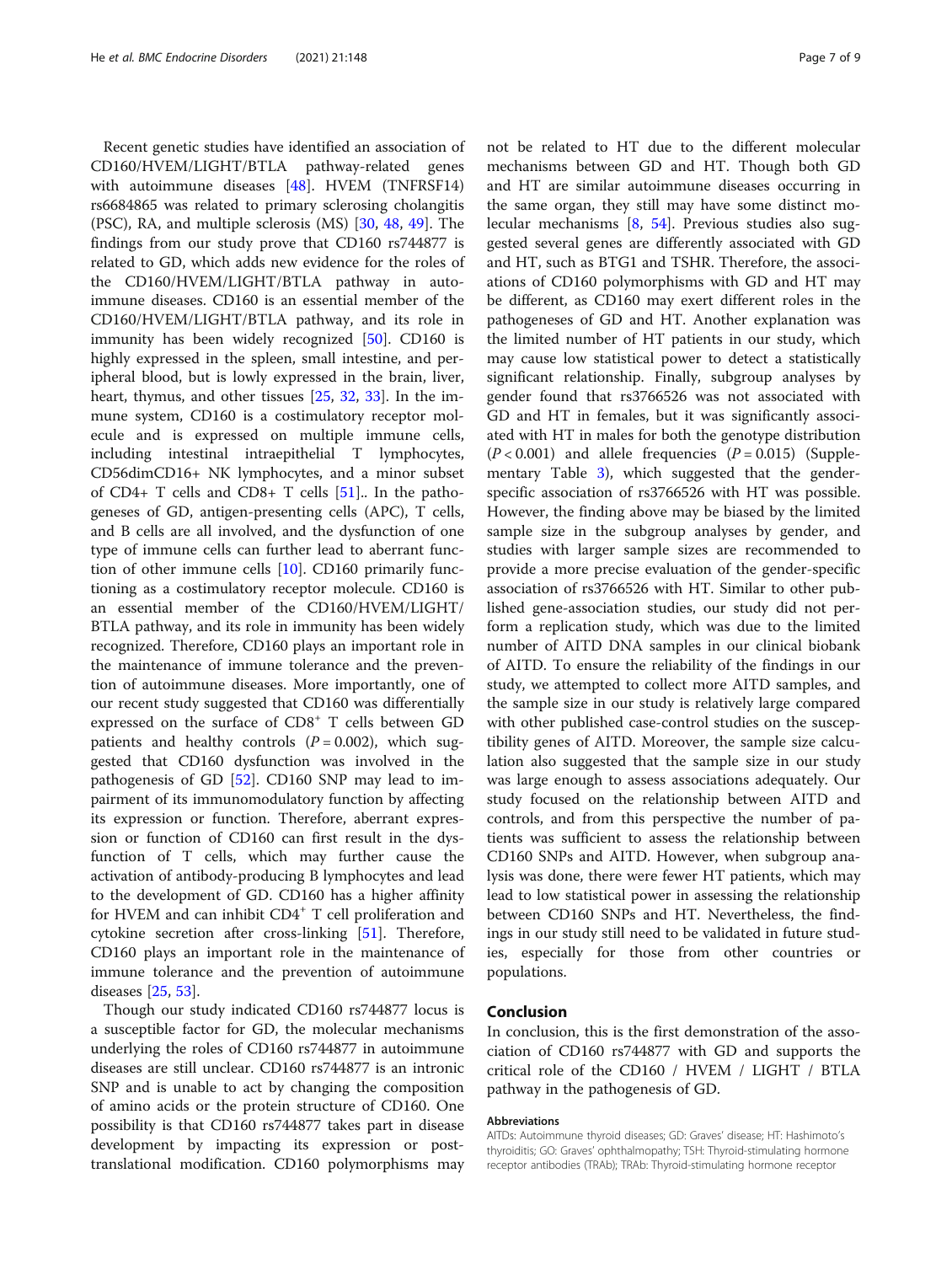<span id="page-7-0"></span>antibodies; TGAb: Thyroglobulin antibody; TPOAb: Thyroid peroxidase antibody; HVEM: Herpesvirus entry mediator; TNFRSF14: Tumor necrosis factor receptor superfamily member 14; BTLA: B- and T-lymphocyte attenuating agents; SNPs: Single nucleotide polymorphisms; RA: Rheumatoid arthritis; Hi-SNP: High throughput-SNP; PSC: Primary sclerosing cholangitis; MS: Multiple sclerosis; APC: Antigen-presenting cells

## Supplementary Information

The online version contains supplementary material available at [https://doi.](https://doi.org/10.1186/s12902-021-00810-w) [org/10.1186/s12902-021-00810-w](https://doi.org/10.1186/s12902-021-00810-w).

Additional file 1: Supplementary Table 1. Allele frequencies and genotype distribution of CD160 polymorphisms between GD patients and controls in the subgroup analysis by ophthalmopathy. **Supplementary Table 2.** Allele frequencies and genotype distribution of CD160 polymorphisms between AITD patients and controls in females. **Supplementary Table 3.** Allele frequencies and genotype distribution of CD160 polymorphisms between AITD patients and controls in males. **Supplementary Table 4.** Allele frequencies and genotype distribution of CD160 polymorphisms between AITD patients and controls stratified by family history. **Supplementary Table 5.** Allele frequencies and genotype distribution of CD160 polymorphisms between GD patients and controls stratified by family history. Supplementary Table 6. Allele frequencies and genotype distribution of CD160 polymorphisms between HT patients and controls stratified by family history. **Supplementary Table 7.** Allele frequencies and genotype distribution of CD160 polymorphisms between AITD patients and controls stratified by goiter.

#### Acknowledgments

We are grateful to all the individuals who participated in this study.

#### Authors' contributions

All of the authors contributed to the design of the study. JA-Z designed the study. WH and JZ wrote the manuscript. XR L collected, analyzed the data with SL L, KD M and JZ. WY gave much advice and directions in both study design and preparing of the manuscript. All the authors have read and approved the final submitted version. Weiwei He and Jing Zhao these authors are contributed to the article equally.

#### Funding

The present work was supported by grants from the National Natural Science Foundation of China (No. 81670722, 81900710), Shanghai Natural Science Foundation (No.18ZR1433800); Health Scientific Research Project of Pudong New District Health Commission (No. PW2019D-12) and The Project of Shanghai Medical Key Specialty (No. ZK2019C09). The funding body plays no role in the design of the study and collection, analysis, and interpretation of data and in writing the manuscript.

## Availability of data and materials

Data sharing is not applicable to this article, as no datasets were generated or analyzed during the current study.

## **Declarations**

#### Ethics approval and consent to participate

The study was approved by the research Ethics Committee at the Jinshan Hospital of Fudan University, and written informed consent was obtained from all participants..

#### Consent for publication

Not applicable.

#### Competing interests

The authors declare that they have no competing interests.

#### Author details

<sup>1</sup>Department of Endocrinology and Rheumatology, Shanghai University of Medicine & Health Sciences Affiliated Zhoupu Hospital, Shanghai 201508,

#### Received: 13 November 2020 Accepted: 28 June 2021 Published online: 08 July 2021

#### References

- Valdes S, Maldonado-Araque C, Lago-Sampedro A, Lillo JA, Garcia-Fuentes E, Perez-Valero V, et al. Population-based national prevalence of thyroid dysfunction in Spain and associated factors: Di@bet.es study. Thyroid. 2017; 27(2):156–66.
- 2. Khattak RM, Ittermann T, Nauck M, Below H, Volzke H. Monitoring the prevalence of thyroid disorders in the adult population of Northeast Germany. Popul Health Metrics. 2016;14:39.
- 3. Shan Z, Chen L, Lian X, Liu C, Shi B, Shi L, et al. Iodine status and prevalence of thyroid disorders after introduction of mandatory universal salt iodization for 16 years in China: a cross-sectional study in 10 cities. Thyroid. 2016;26(8):1125–30.
- 4. McLeod DS, Cooper DS, Ladenson PW, Whiteman DC, Jordan SJ. Race/ ethnicity and the prevalence of thyrotoxicosis in young Americans. Thyroid. 2015;25(6):621–8.
- 5. Hadj-Kacem H, Rebuffat S, Mnif-Feki M, Belguith-Maalej S, Ayadi H, Peraldi-Roux S. Autoimmune thyroid diseases: genetic susceptibility of thyroidspecific genes and thyroid autoantigens contributions. Int J Immunogenet. 2009;36(2):85–96.
- 6. Fujii A, Inoue N, Watanabe M, Kawakami C, Hidaka Y, Hayashizaki Y, et al. TSHR gene polymorphisms in the enhancer regions are most strongly associated with the development of Graves' disease, especially intractable disease, and of Hashimoto's disease. Thyroid. 2017;27(1):111–9.
- 7. Antonelli A, Ferrari SM, Corrado A, Di Domenicantonio A, Fallahi P. Autoimmune thyroid disorders. Autoimmun Rev. 2015;14(2):174–80.
- 8. Tomer Y. Mechanisms of autoimmune thyroid diseases: from genetics to epigenetics. Annu Rev Pathol. 2014;9:147–56.
- 9. Ajjan RA, Weetman AP. The pathogenesis of Hashimoto's thyroiditis: further developments in our understanding. Horm Metab Res. 2015;47(10):702–10.
- 10. Lee HJ, Li CW, Hammerstad SS, Stefan M, Tomer Y. Immunogenetics of autoimmune thyroid diseases: a comprehensive review. J Autoimmun. 2015; 64:82–90.
- 11. Brix TH, Kyvik KO, Christensen K, Hegedus L. Evidence for a major role of heredity in Graves' disease: a population-based study of two Danish twin cohorts. J Clin Endocrinol Metab. 2001;86(2):930–4.
- 12. Burch HB, Cooper DS. Management of Graves disease: a review. Jama. 2015; 314(23):2544–54.
- 13. Caturegli P, De Remigis A, Rose NR. Hashimoto thyroiditis: clinical and diagnostic criteria. Autoimmun Rev. 2014;13(4–5):391–7.
- 14. Heward JM, Brand OJ, Barrett JC, Carr-Smith JD, Franklyn JA, Gough SC. Association of PTPN22 haplotypes with Graves' disease. J Clin Endocrinol Metab. 2007;92(2):685–90.
- 15. Yang J, Qin Q, Yan N, Zhu YF, Li C, Yang XJ, et al. CD40 C/T(−1) and CTLA-4 a/G (49) SNPs are associated with autoimmune thyroid diseases in the Chinese population. Endocrine. 2012;41(1):111–5.
- 16. Shehjar F, Afroze D, Misgar RA, Malik SA, Laway BA. Association of FoxP3 promoter polymorphisms with the risk of Graves' disease in ethnic Kashmiri population. Gene. 2018;672:88–92.
- 17. Yanagawa T, Mangklabruks A, Chang YB, Okamoto Y, Fisfalen ME, Curran PG, et al. Human histocompatibility leukocyte antigen-DQA1\*0501 allele associated with genetic susceptibility to Graves' disease in a Caucasian population. J Clin Endocrinol Metab. 1993;76(6):1569–74.
- 18. Zarrin R, Bagheri M, Mehdizadeh A, Ayremlou P, Faghfouri AH. The association of FokI and ApaI polymorphisms in vitamin D receptor gene with autoimmune thyroid diseases in the northwest of Iran. Med J Islam Repub Iran. 2018;32:4.
- 19. Gao XR, Yu YG. Meta-analysis of the association between vitamin D receptor polymorphisms and the risk of autoimmune thyroid disease. Int J Endocrinol. 2018;2018:2846943.
- 20. Simmonds MJ, Brand OJ, Barrett JC, Newby PR, Franklyn JA, Gough SC. Association of fc receptor-like 5 (FCRL5) with Graves' disease is secondary to the effect of FCRL3. Clin Endocrinol. 2010;73(5):654–60.
- 21. Bechill J, Muller WJ. Herpesvirus entry mediator (HVEM) attenuates signals mediated by the lymphotoxin beta receptor (LTbetaR) in human cells stimulated by the shared ligand LIGHT. Mol Immunol. 2014;62(1):96–103.